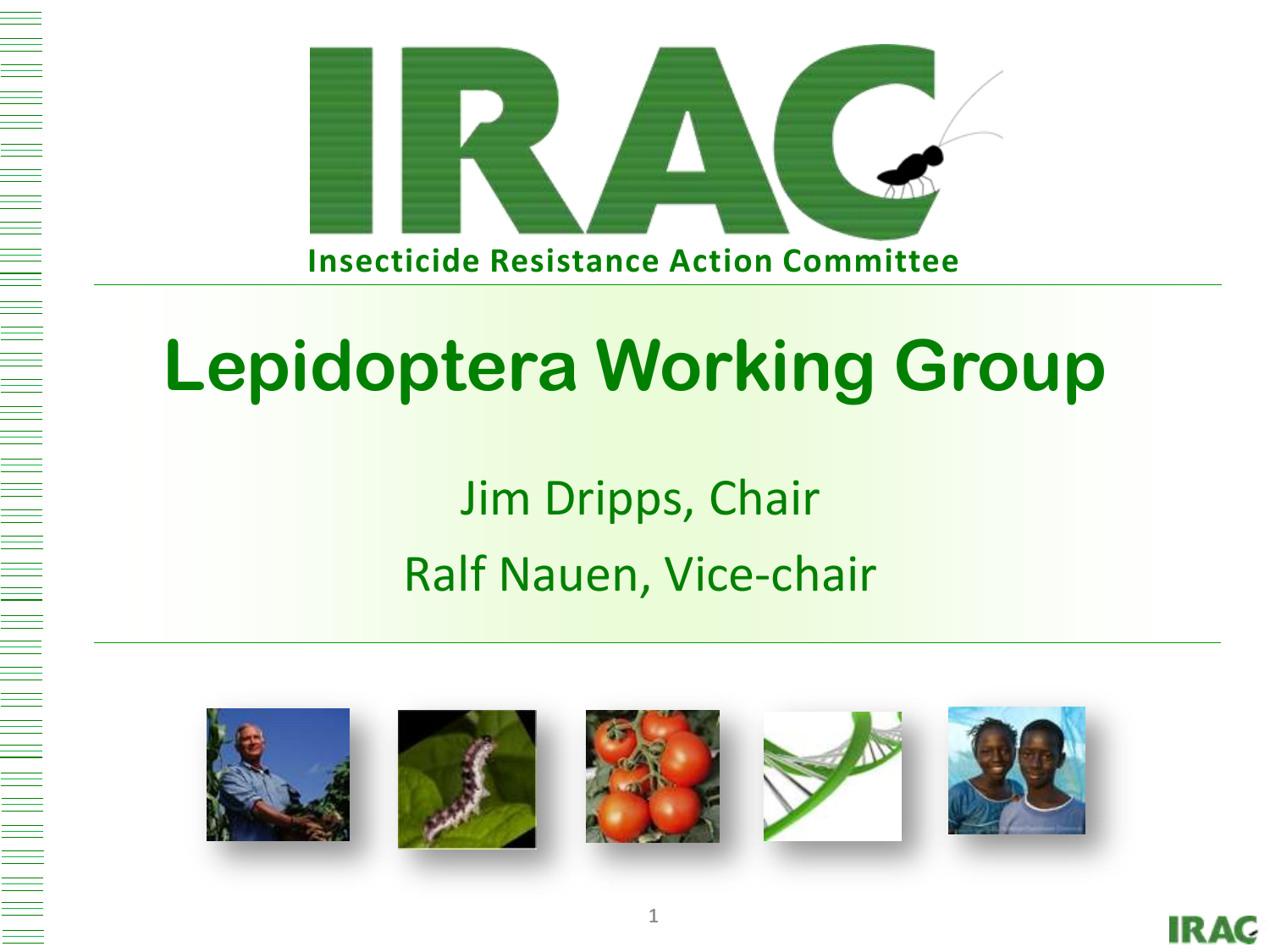#### **Lepidoptera Working Group Members**

**Eric Andersen,** *Cheminova* (Denmark)**\***

**Enrique Ariso,** *Makhteshim Agan* (Argentina)

**Andrea Bassi,** *DuPont* (Italy)

**Jim Dripps,** *Dow AgroSciences* (USA) Chair**\***

**Jean-Paul Genay,** *Nufarm* (France)

**Werner Heck,** *BASF* (Germany)

**Sybille Lamprecht,** *Bayer CropScience* (Germany)**\***

#### **Paula Marcon,** *DuPont* (USA)

**Ralf Nauen,** *Bayer CropScience* (Germany), Vice-chair**\***

**Alan Porter,** *IRAC* (United Kingdom)**\*** Ad hoc

**David Rogers,** *BASF* (USA)**\***

**Celine Roux,** *Makhteshim Agan* (France)

**Robert Senn,** *Syngenta* (Switzerland)**\***

**Luis Teixeira,** *DuPont* (USA)**\***

**Harvey Yoshida,** *Dow AgroSciences*  (USA)

**\*** *Attending IRAC Annual Meeting*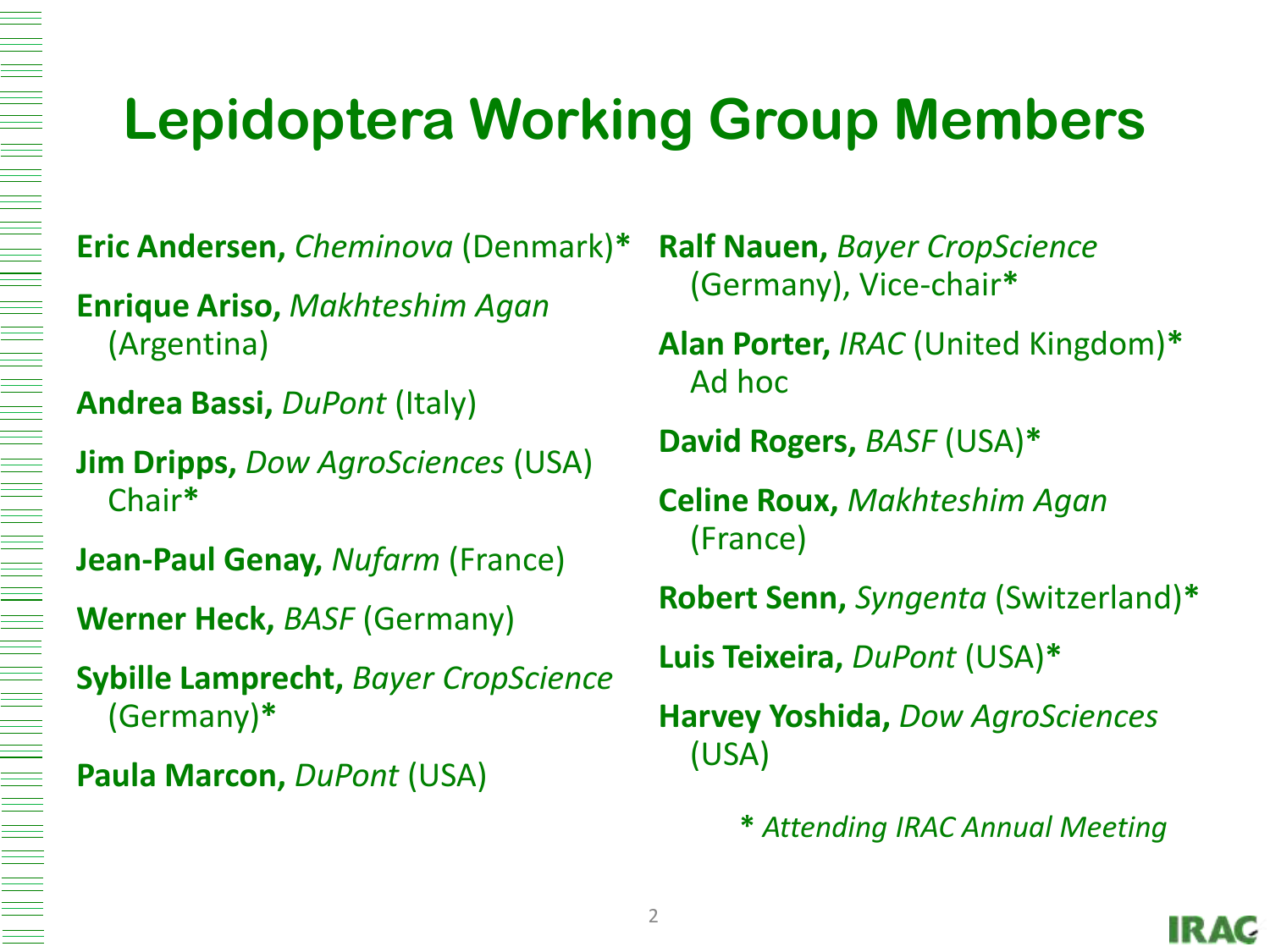#### • Overview of 2012

- A transitional year
	- Lep WG Membership streamlined following merger with Codling Moth WG in 2011
		- 18 members at end of 2011, 15 members throughout 2012
		- Four members left the team, one new member joined
	- WG Chairperson change in September
- Progress toward greater linkage with Diamide WG
- Good progress on planned educational materials.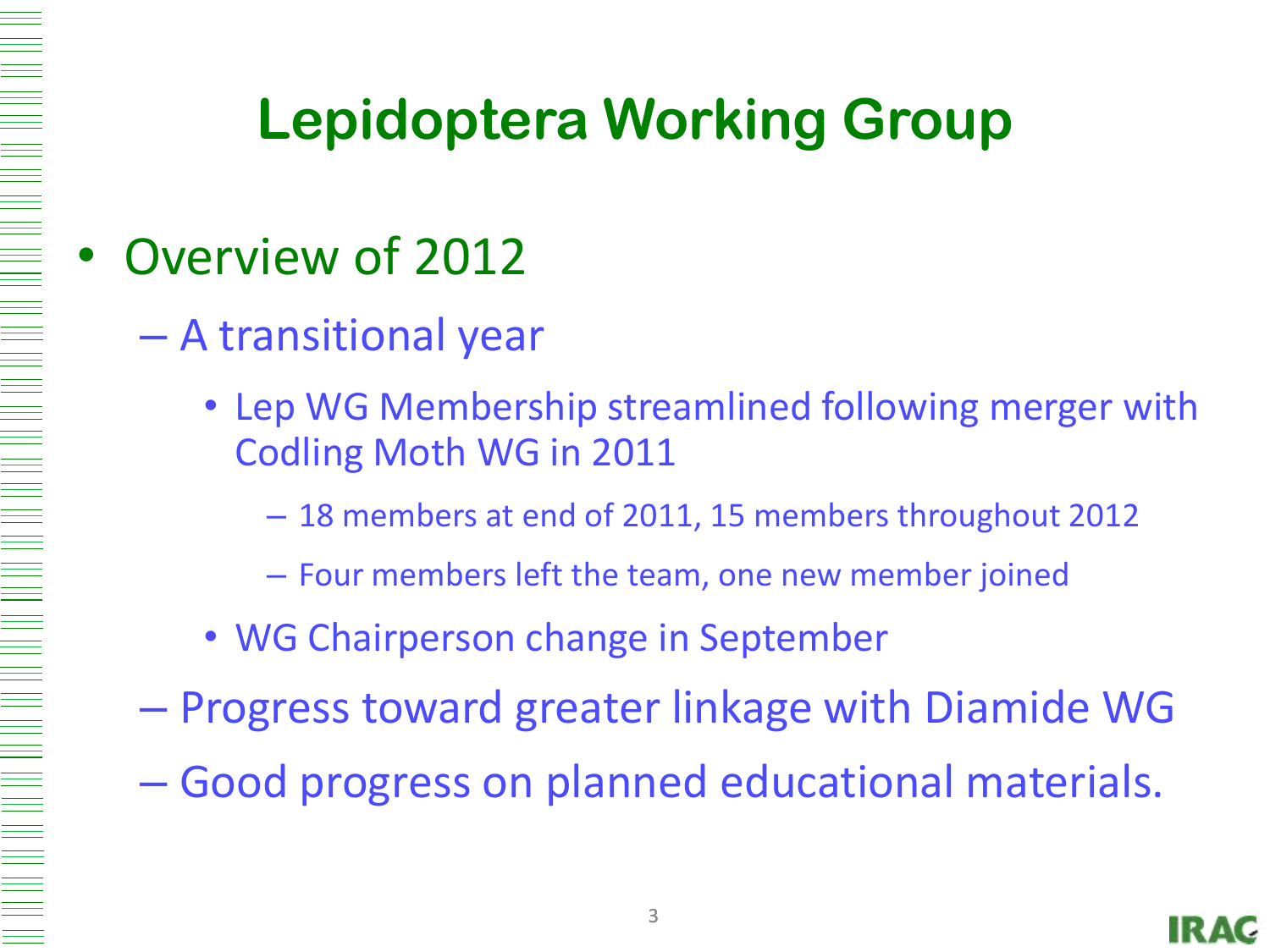#### **Accomplishments**

- *Spodoptera exigua* (beet armyworm) poster completed
- *Tuta absoluta* poster translated into Italian
- *Plutella xylostella* (diamondback moth) poster updated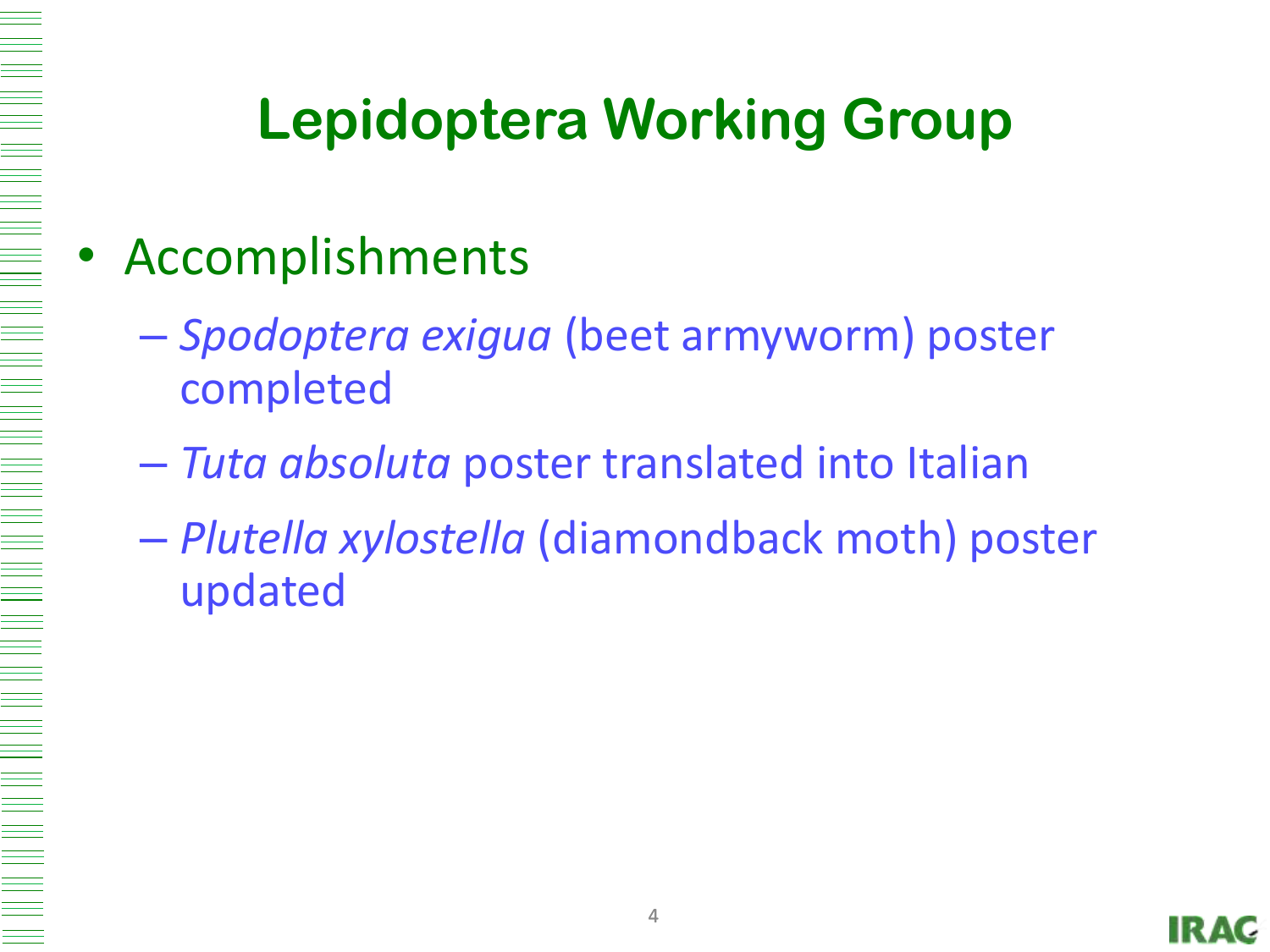- On-going/in progress activities
	- *Spodoptera frugiperda* (fall armyworm) poster started
	- Review of lep pest webpages at IRAC website
	- *Lobesia botrana* poster
	- *Cydia pomonella* poster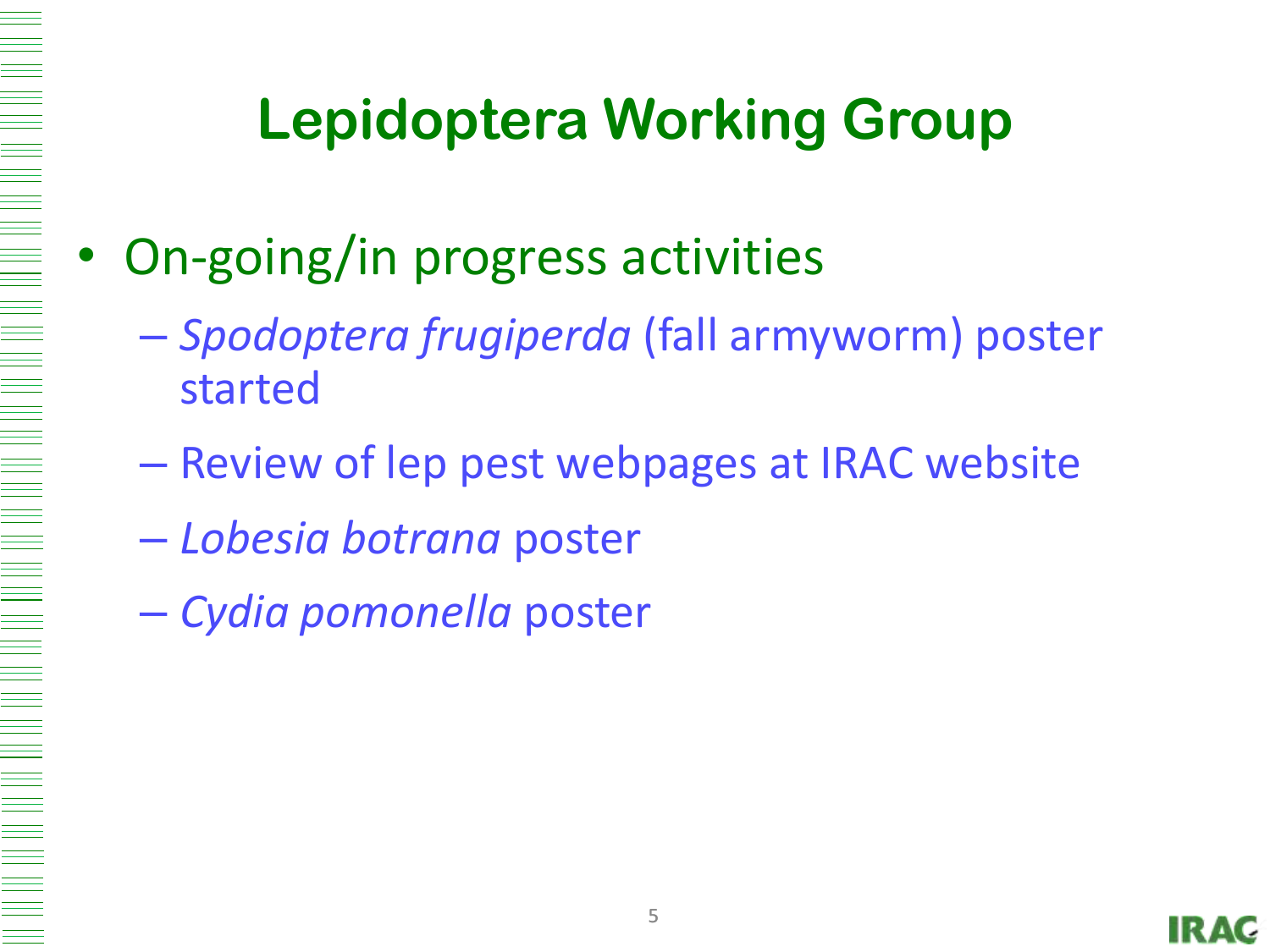#### **2012 Goals and Objectives**

- Provide information on Lep pest resistance issues globally
	- Identify IRM needs for *Plutella xylostella*, *Spodoptera frugiperda*, and *Spodoptera exigua*
		- Monitor resistance status
		- Analyze findings
		- Compile relevant recommendations
		- Share information with relevant WGs and CGs
- Develop educational materials on Lep pest IRM
	- Prepare "Principles of IRM in Lepidoptera Control" materials (e.g. Poster, Booklet, Slides) **on hold until C&E booklet is completed**
	- Finish *Spodoptera exigua* and *Lobesia botrana* posters
	- Prepare *Spodoptera frugiperda* and *Helicoverpa zea* posters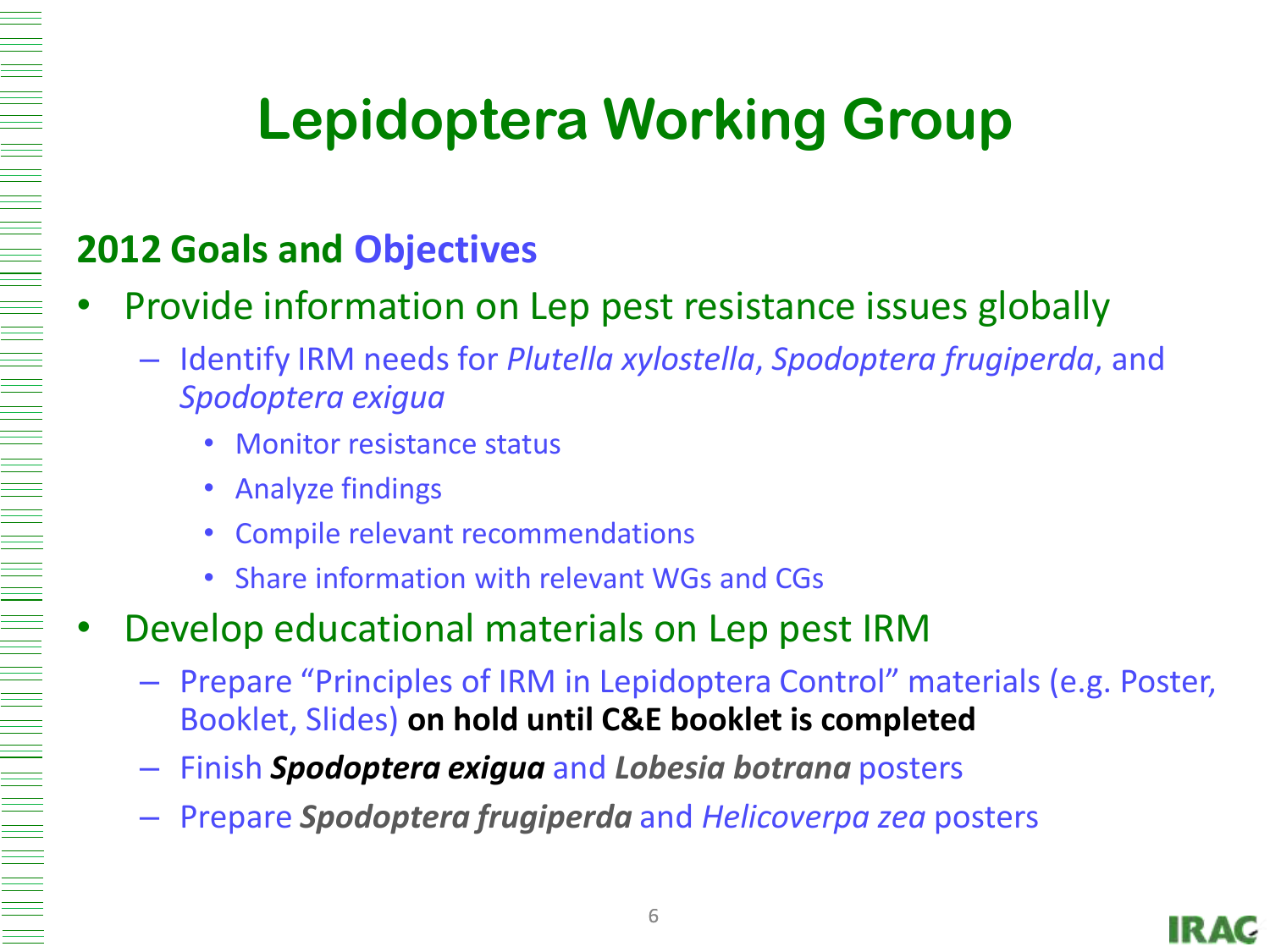#### **2012 Goals and Objectives**, continued

- Develop a plan for increased outreach activities of the Lep WG
	- Identify specific international and national meetings related to lep pest management where the Lep WG and IRAC should be represented. **Discussed several times, few meetings/conferences have been identified other than Entomological Society of America in USA.**
	- Represent IRAC on relevant international meetings dealing with lep pests (in co-operation with other WGs/CGs).
	- Support other IRAC WGs and CGs
		- Work to ensure consistency of IRM messages across WGs and CGs
		- Increase exchange of information and joint review of documents with Diamides WG and other WGs and CGs.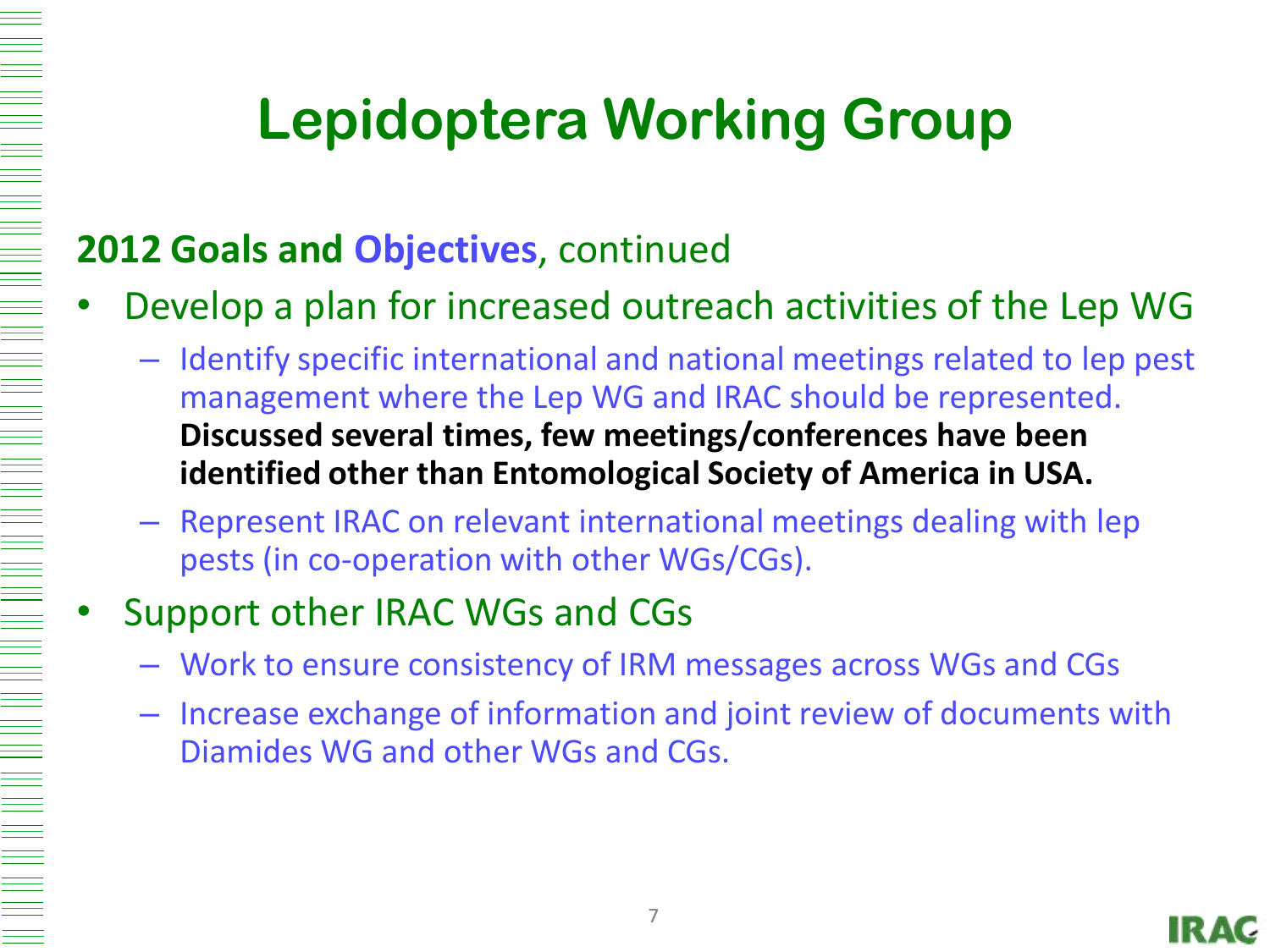- 2013 Goals and Objectives
	- Maintain same basic goals as 2012.
	- Focus on fewer, but more achievable, objectives.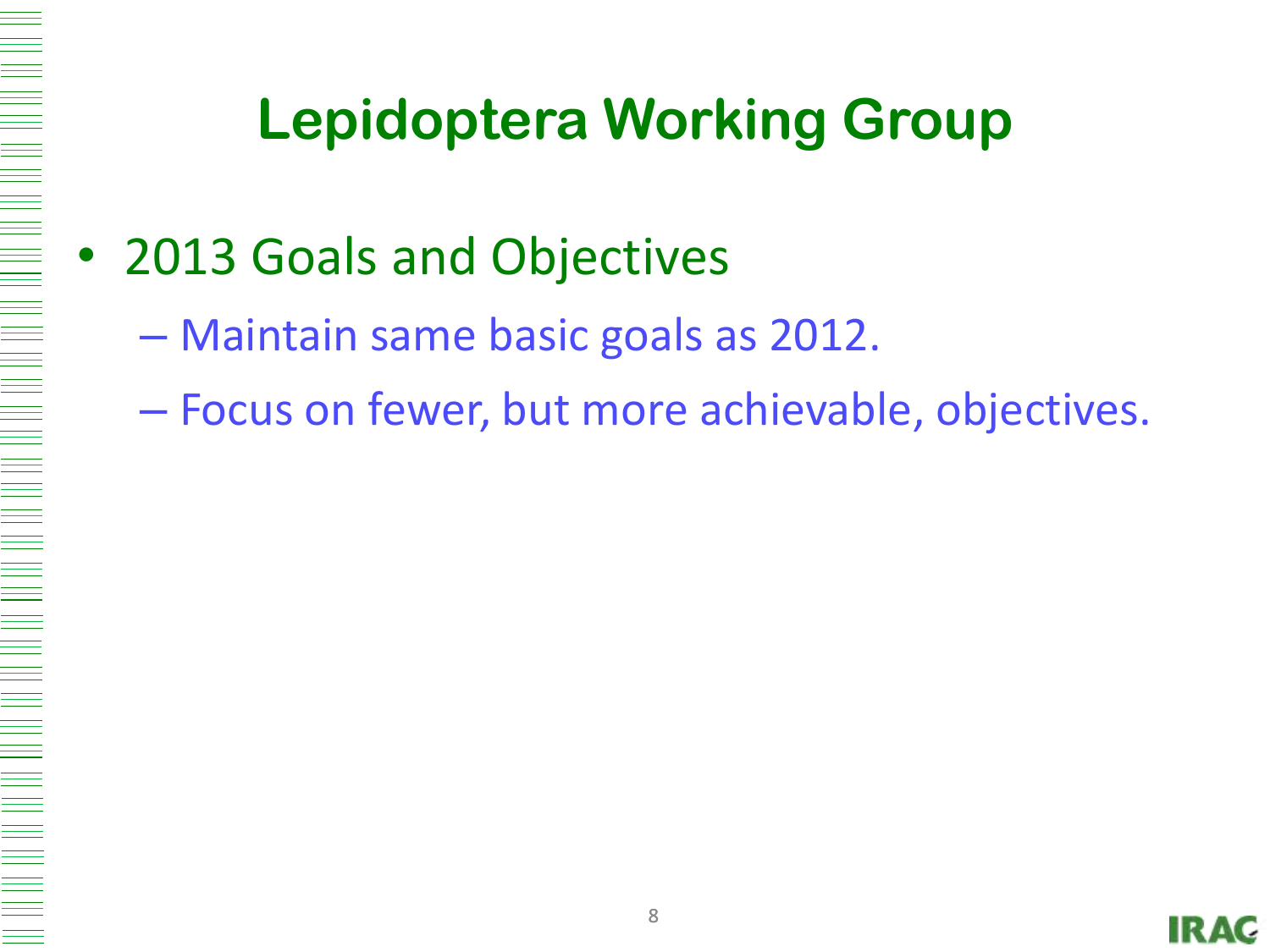- Proposed themes for developing 2013 Goals and Objectives
	- Identify unmet IRM needs for lepidopterous pests.
	- Translating IRM recommendations into product label wording that is consistent and understood by end-users.
	- Leverage and expand interaction with Diamide WG at international and country levels.
	- Increase impact of Lep WG IRM education materials by tailoring content, recommendations, and language to specific parts of the world. Focus on IRAC website.
	- Review lep pest bioassay methods.